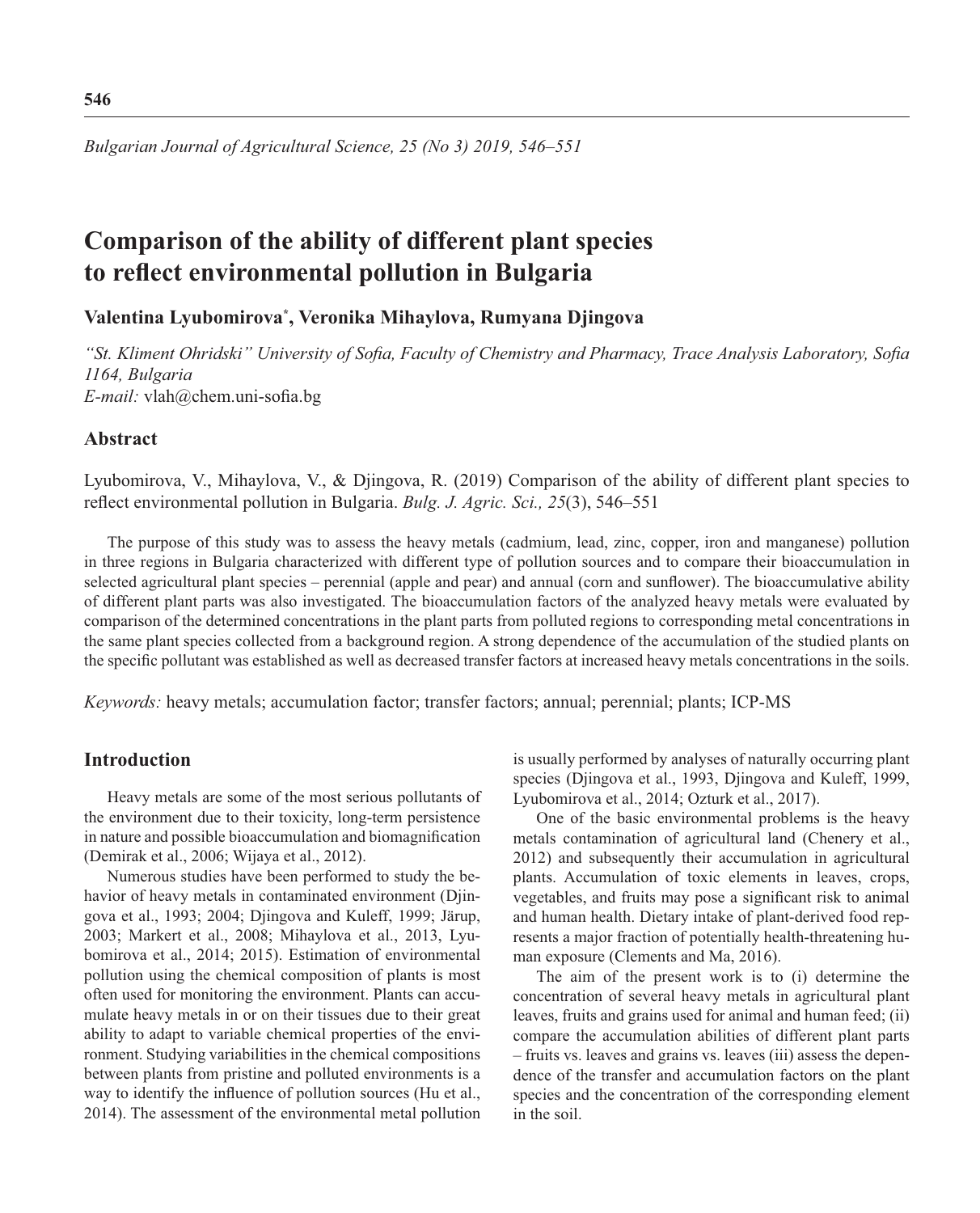## **Materials and Methods**

Soil and plant samples were collected from four sampling places. Sampling place S1 is a background region, in the vicinity of the town Dzhebel, situated in the Rhodope Mountains in Southern Bulgaria. The other samples (S2-S4) were collected from immediate vicinity to different sources of anthropogenic pollution. Sampling site 2 (Sedlovina, S2) is close (5 km) to the Pb-Zn smelter in Kardzhali – South Bulgaria. Sampling site 3 (Parvomay, S3) is located closely to Plovdiv. The sampling is performed from an area near former mines. Sampling site S4 is close to a chemical fertilizer plant and cement industry in Dimitrovgrad, situated in South Bulgaria.

To study the response of plant species to different anthropogenic pollution in the autumn (at the end of September) of 2015, leaves of perennial (apple and pear) and annul (corn and sunflower) plant species were taken. Additionally, apple fruits and corn grains from all the sampling places were collected.

The sampling of the tree species was performed at an average height of the tree crown on all sides of the tree. Only medium large, healthy leaves were selected and taken from 6 individual apple and pear trees. The minimum number of leaves from each individual tree was 50.

Samples of corn and sunflower were collected from 10-20 m2 area. Only healthy leaves from third to seventh leaf were taken for analysis.

Immediately after sampling, the foliage was washed thoroughly under tap water and rinsed with distilled water. The plant samples were air dried in a clean room for 4–5 days. After air drying, the samples were put in an oven for 4 h at 85°C, ground in a polytetrafluoroethylene (PTFE) ball mill to fine powder and subjected to digestion.

The fruit samples were washed with tap and distilled water, then cut into small pieces and ground to pulp. The pulp was frozen at a temperature of liquid nitrogen (-196°C) and the sample was lyophilized under reduced pressure using a Freeze Dryer 3 (LABCONTO) lyophilizer. The lyophilized material was homogenized in a PTFE ball mill and stored at stored at 4°С. The samples of corn grain were milled using a rotor mill, homogenized and stored at 4°С.

The soil sampling was performed according to ISO 10381-1:2002 and ISO 10381-2:2002. The samples were collected from the surface 20 cm soil layer from an area of min 10 m<sup>2</sup>. Sampling was performed with polytetrafluoroethylene (PTFE) blades. The minimum quantity of the soil samples was 2 kg.

Sample preparation included air drying, sieving through 2-mm PTFE sieve, grinding, and homogenization in a Teflon ball mill (ISO 11464:2006). pH of the soils was determined according to ISO 10390:2005 and CEC according to ISO 23470:2007. The quantity of the total and inorganic carbon was determined using a Shimadzu 5000 TOC analyzer, in solid sample module (furnace temperature TC-900°C, IC- $200^{\circ}$ C).

Evaluation of the response of the plant species to heavy metal pollution was made by calculation of the accumulation factors (AF – concentration of the element in the polluted region to its concentration in the background region) of the studied plant leaves.

To reveal the dependence of the metal concentrations in the plant on their total concentrations in the adjacent soil, transfer factors (TF, ratio between the concentration of the element in the plant to its concentration in the soil) of the studied metals were calculated.

#### **Reagents**

Suprapur chemicals  $(HNO<sub>3</sub>, H<sub>2</sub>O<sub>2</sub>)$  and double deionized water (MilliQ) were used for preparing all solutions. Working standard solutions were prepared from single element calibration solutions (Merck) by appropriate dilution.

The accuracy of the method was evaluated by analysis four certified/standard reference materials: NIST 1547 (Peach leaves, National Institute of Standards and Technology, USA), INCT-MPH-2 (mixed Polish herbs, Institute of Nuclear Chemistry and Technology, Warsaw – Poland), IAEA Soil-7 and STSD-1 (reference stream sediment, Canada Center for Mineral and Energy Technology, Geological Survey of Canada).

#### **Instrumentation**

For microwave digestion of the samples, Microwave Reaction System (Anton Paar, Multiwave 3000) was used.

Analysis of the plant and soil samples was carried out by using a Perkin Elmer SCIEX DRC-e ICP-MS. The spectrometer was equipped with a dynamic reaction cell (DRC) for removal of multi-element interferences, using methane as a reaction gas. ICP-MS analysis of the plant and soil samples was performed, as described in Mihaylova et al. (2013) and Lyubomirova et al. (2015).

#### **Sample preparation for total element determination**

To  $0.25$  g of the plant samples 8 mL HNO<sub>3</sub> and 3 mL  $H_2O_2$  were added and microwave digestion was performed for 25 min. The digested samples were quantitatively transferred and diluted to 50 mL with double deionized water. The digestion of the soil samples was performed as described in Lyubomirova et al., 2015.

Aqua regia digestion of the soil samples was performed according US-EPA 3051a. Afterwards, the supernatant was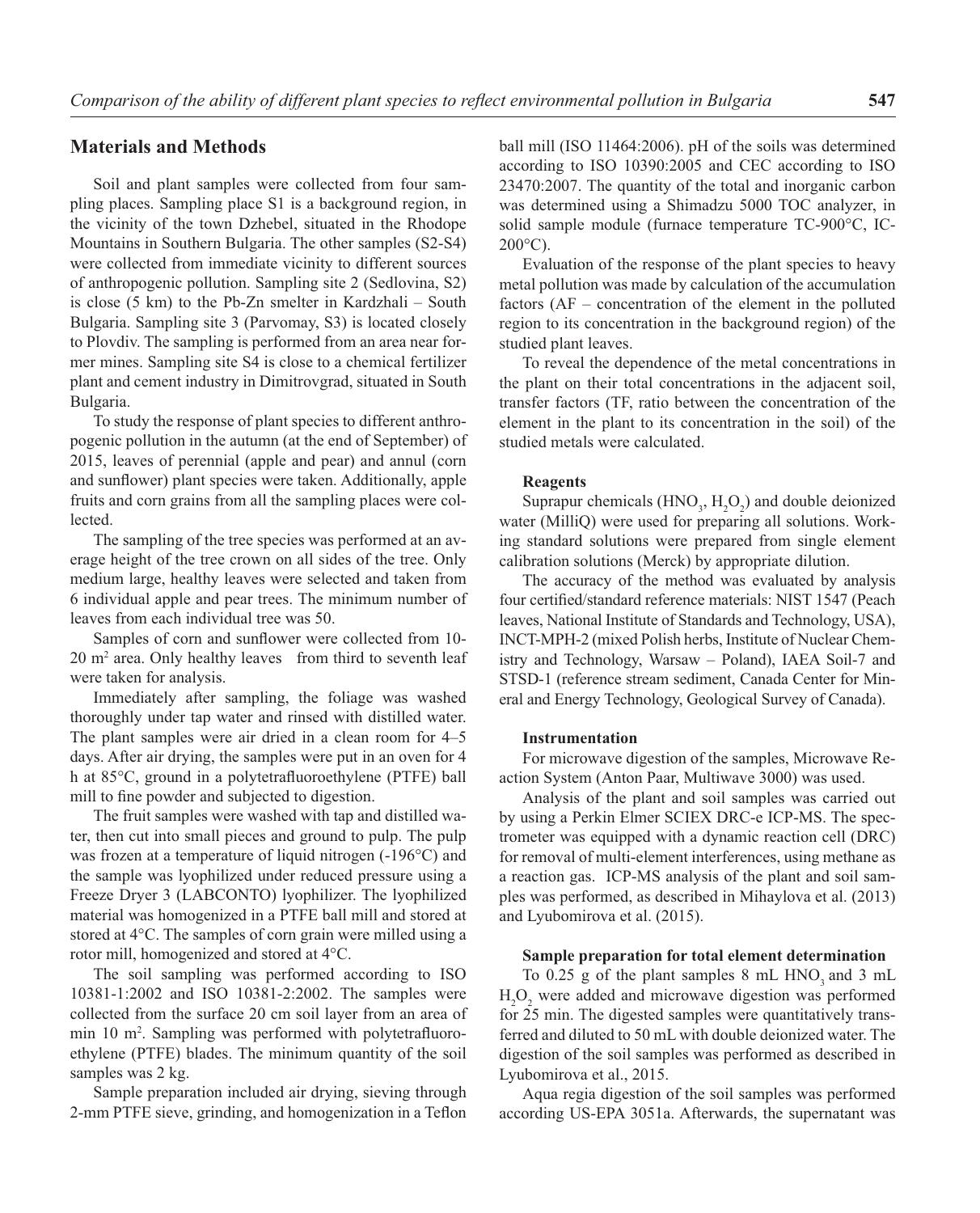decanted and diluted to 50 mL with double deionized water. Before analysis, 1 mL of the sample was taken and diluted to 10 mL with double deionized water.

# **Results and Discussions**

Table 1 presents the analytical data for the investigated elements determined in the leaves of the investigated plant species, in the respective soils and the calculated transfer factors (TFs) of the elements. The determined heavy metal concentrations in the soil sample from sampling site S1 fall within the concentration intervals given for background soils, collected from 12 background sampling sites (Lyubomirova et al., 2015) which give reason to assume that the area, although not so far (20 km away) from the Pb-Zn smelter is not affected from anthropogenic activity and can be considered as a background region.

The comparative examination of the concentrations of the studied elements in the polluted soils (S2-S4) showed increase of the concentrations in the polluted soils in comparison to the background  $(S1)$ , the most significant was in sampling site S2. The increase of Cd was between 115 and 320, of Pb between 70 and 340 and of Zn between 70 and 110 times in the order S2> S4>S3. Elevated concentrations

**Table 1. Concentrations and TFs of Cd, Co, Cr, Cu, Mn, Ni, Pb and Zn (in μg g-1) in the studied soils and plant leaves, collected from background and polluted regions in Bulgaria**

|                |                   | C <sub>d</sub>             | Co                           | Cr                         | Cu                        | Mn                        | Ni                         | Pb                         | Zn                       |
|----------------|-------------------|----------------------------|------------------------------|----------------------------|---------------------------|---------------------------|----------------------------|----------------------------|--------------------------|
| S <sub>1</sub> | apple             | $0.29 \pm 0.01$<br>(1.65)  | $0.058 \pm 0.001$<br>(0.004) | $0.25 \pm 0.01$<br>(0.017) | $3.7 \pm 0.1$<br>(0.07)   | $29.9 \pm 0.9$<br>(0.027) | $0.41 \pm 0.01$<br>(0.010) | $1.73 \pm 0.05$<br>(0.085) | $14.2 \pm 0.4$<br>(0.14) |
|                | pear              | $0.09 \pm 0.01$            | $0.098 \pm 0.004$            | $0.33 \pm 0.01$            | $7.2 \pm 0.3$             | $31.7 \pm 1.3$            | $0.38 \pm 0.02$            | $1.42 \pm 0.06$            | $12.5 \pm 0.5$           |
|                |                   | (0.51)                     | (0.007)                      | (0.022)                    | (0.13)                    | (0.029)                   | (0.009)                    | (0.070)                    | (0.12)                   |
|                | corn<br>sunflower | $0.38 + 0.02$<br>(2.16)    | $0.033 \pm 0.002$<br>(0.002) | $0.95 \pm 0.05$<br>(0.063) | $11.6 \pm 0.6$<br>(0.21)  | $39 + 2$<br>(0.035)       | $0.81 \pm 0.04$<br>(0.020) | $0.53 \pm 0.03$<br>(0.026) | $50 + 2$<br>(0.50)       |
|                |                   | $0.12 \pm 0.01$            | $0.45 \pm 0.01$              | $0.61 \pm 0.02$            | $18.7 \pm 0.6$            | $79 + 2$                  | $1.90 \pm 0.06$            | $2.70 \pm 0.08$            | $66 \pm 2$               |
|                |                   | (0.68)                     | (0.034)                      | (0.041)                    | (0.35)                    | (0.072)                   | (0.046)                    | (0.13)                     | (0.65)                   |
|                | soil              | $0.18 \pm 0.02$            | $13.4 \pm 0.4$               | $15.0 \pm 1.3$             | $54 \pm 2$                | 1100±45                   | $41\pm3$                   | $20.3 \pm 0.8$             | $102 + 7$                |
| S <sub>2</sub> | apple             | $0.56 \pm 0.03$            | $0.15 \pm 0.01$              | $0.53 \pm 0.03$            | $7.9 \pm 0.4$             | $64.5 \pm 1.2$            | $0.74 \pm 0.04$            | $17.3 \pm 0.7$             | $87 + 3$                 |
|                |                   | (0.028)                    | (0.006)                      | (0.007)                    | (0.020)                   | (0.061)                   | (0.027)                    | (0.002)                    | (0.007)                  |
|                | pear              | $1.34 \pm 0.03$<br>(0.067) | $0.21 \pm 0.01$<br>(0.009)   | $0.69 \pm 0.01$<br>(0.009) | $15.3 \pm 0.3$<br>(0.039) | $67.1 \pm 1.3$<br>(0.064) | $0.89 \pm 0.02$<br>(0.033) | $49\pm1$<br>(0.007)        | $217 + 4$<br>(0.019)     |
|                | corn              | $11.7 \pm 0.4$             | $0.87 \pm 0.03$              | $3.3 \pm 0.1$              | $24.1 \pm 0.7$            | $79\pm2$                  | $3.6 \pm 0.1$              | $72 + 2$                   | $324 \pm 8$              |
|                |                   | (0.58)                     | (0.037)                      | (0.041)                    | (0.061)                   | (0.075)                   | (0.13)                     | (0.010)                    | (0.028)                  |
|                | sunflower         | $8.4 \pm 0.3$              | $1.14 \pm 0.04$              | $3.0 \pm 0.1$              | $38.1 \pm 1.5$            | 98±4                      | $2.8 \pm 0.1$              | 85±3                       | $1028 \pm 39$            |
|                |                   | (0.42)                     | (0.049)                      | (0.038)                    | (0.096)                   | (0.093)                   | (0.103)                    | (0.012)                    | (0.088)                  |
|                | soil              | $20\pm1$                   | $23.4 \pm 0.9$               | $81 + 3$                   | 395±17                    | 1054±48                   | $27.3 \pm 1.4$             | 6980±260                   | 11700±400                |
| S <sub>3</sub> | apple             | $0.21 \pm 0.01$            | $0.64 \pm 0.03$              | $0.23 \pm 0.01$            | $7.9 \pm 0.4$             | 180±9                     | $0.29 \pm 0.01$            | $3.4 \pm 0.1$              | $6.8 \pm 0.3$            |
|                |                   | (0.004)                    | (0.038)                      | (0.001)                    | (0.037)                   | (0.18)                    | (0.018)                    | (0.001)                    | (0.001)                  |
|                | pear              | $0.18 \pm 0.01$            | $0.10 \pm 0.01$              | $0.78 \pm 0.03$            | $13.1 \pm 0.5$            | $170 \pm 6$               | $0.45 \pm 0.02$            | $5.8 \pm 0.2$              | $33 \pm 1$               |
|                |                   | (0.003)                    | (0.006)                      | (0.003)                    | (0.062)                   | (0.17)                    | (0.028)                    | (0.002)                    | (0.004)                  |
|                | corn              | $0.29 \pm 0.01$            | $0.19 \pm 0.01$              | $3.63 \pm 0.05$            | $22.9 \pm 0.7$            | $172 + 5$                 | $1.94 \pm 0.06$            | $7.6 \pm 0.2$              | $41\pm1$                 |
|                |                   | (0.005)                    | (0.011)                      | (0.012)                    | (0.11)                    | (0.18)                    | (0.12)                     | (0.003)                    | (0.006)                  |
|                | sunflower         | $1.10 \pm 0.02$<br>(0.020) | $0.46 \pm 0.01$<br>(0.027)   | $2.55 \pm 0.05$<br>(0.009) | $38 \pm 1$<br>(0.18)      | $163 \pm 3$<br>(0.17)     | $1.04 \pm 0.02$<br>(0.065) | $8.5 \pm 0.2$<br>(0.003)   | $56 \pm 2$<br>(0.008)    |
|                | soil              | $56 \pm 3$                 | $17\pm1$                     | 294±15                     | $211 \pm 13$              | 982±40                    | $16\pm1$                   | 2874±115                   | 7445±280                 |
|                | apple             | $0.20 \pm 0.01$            | $0.60 \pm 0.02$              | $2.21 \pm 0.07$            | $9.12 \pm 0.27$           | $127 + 4$                 | $0.43 \pm 0.01$            | $3.3 \pm 0.1$              | $7.5 \pm 0.6$            |
|                |                   | (0.004)                    | (0.019)                      | (0.006)                    | (0.021)                   | (0.098)                   | (0.011)                    | (0.002)                    | (0.001)                  |
| <b>S4</b>      | pear              | $0.28 \pm 0.01$            | $0.16 \pm 0.01$              | $2.04 \pm 0.06$            | $12.8 \pm 0.4$            | $71 + 2$                  | $0.64\pm0.02$              | $10.4 \pm 0.3$             | $24.1 \pm 0.7$           |
|                |                   | (0.005)                    | (0.005)                      | (0.005)                    | (0.029)                   | (0.055)                   | (0.017)                    | (0.008)                    | (0.003)                  |
|                | corn              | $0.77 \pm 0.02$            | $0.24 \pm 0.01$              | $4.63 \pm 0.14$            | $24.5 \pm 0.7$            | $136 \pm 4$               | $1.25 \pm 0.04$            | $7.9 \pm 0.2$              | $32 \pm 1$               |
|                |                   | (0.015)                    | (0.008)                      | (0.012)                    | (0.056)                   | (0.11)                    | (0.033)                    | (0.006)                    | (0.004)                  |
|                | sunflower         | $1.70 \pm 0.05$            | $0.83 \pm 0.02$              | $4.11 \pm 0.12$            | $32 \pm 1$                | $151 \pm 5$               | $1.51 \pm 0.05$            | $9.5 \pm 0.3$              | 60±2                     |
|                |                   | (0.033)                    | (0.026)                      | (0.010)                    | (0.073)                   | (0.12)                    | (0.040)                    | (0.007)                    | (0.008)                  |
|                | soil              | $51 \pm 3$                 | $32 + 2$                     | $396 \pm 12$               | $440 \pm 16$              | 1299±48                   | $38 + 2$                   | 1369±51                    | 7977±310                 |

() – transfer factor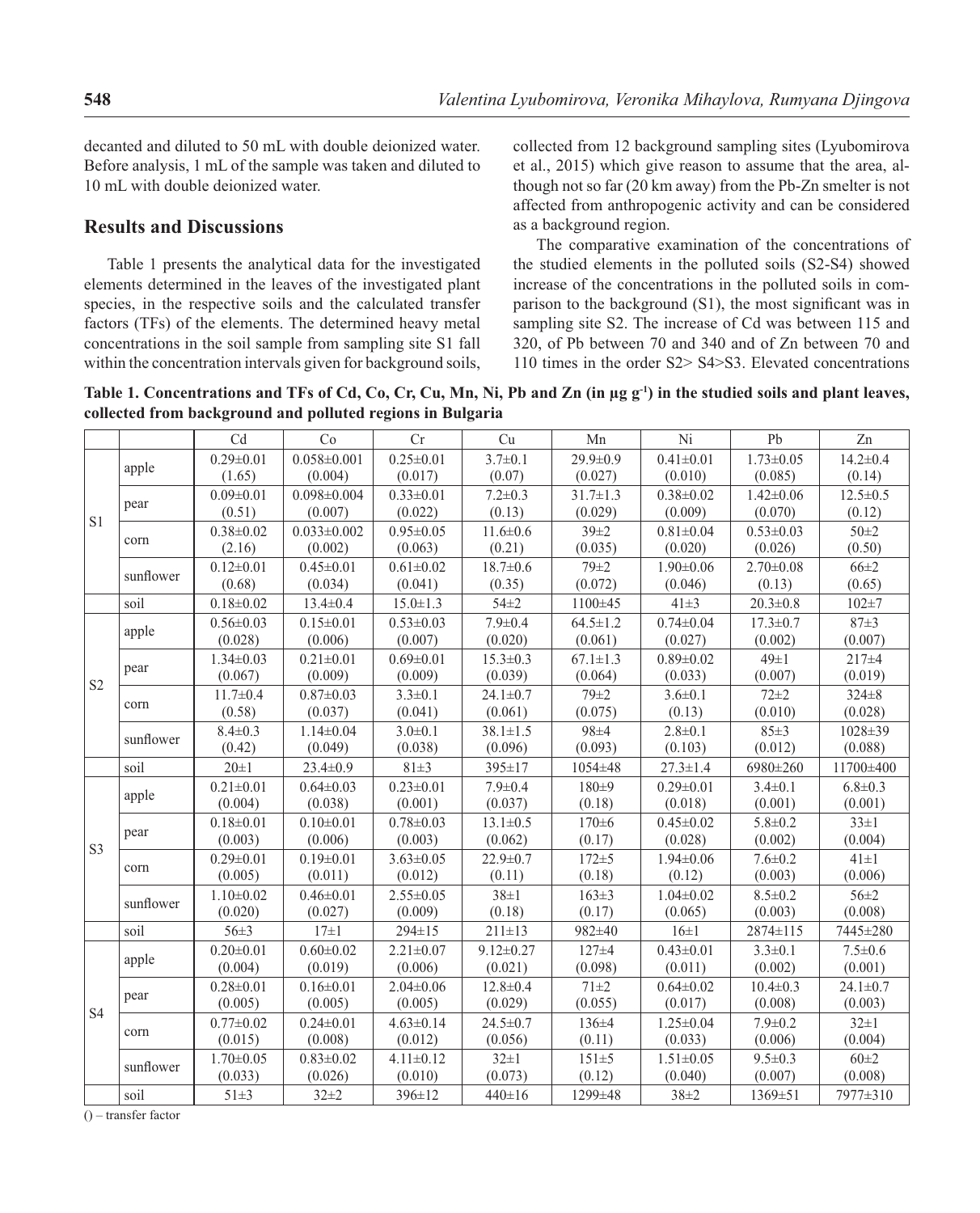were also found for Cr (between 5 and 20 times) and Cu (between 4 and 8 times). Data on contamination of the area around the smelter has been published by many researchers (Stoyanov, 1999). Very similar concentrations for lead, zinc and cadmium were also measured by Zheleva et al., 2012 in soil samples, taken from an arable land which is at least twice a remote area from the smelter compared to sampling place S2. The comparison of the present soil concentrations for the major pollutants in S2 with data obtained for the period 2008-2010 (Chilingirova et al., 2011) show a tendency for increasing by factors of 10 (for Pb and Cd) and 30 (for Zn). A trend of concentration increase for Zn and Pb in the soil near the smelter over time was also found by Staykova and Naydenova, 2008 for the period 1988-2006.

The evaluation of the data for the plant samples shows that at background levels (sampling place S1), most of the elements (Cd, Co, Cr, Mn and Ni) were present in similar concentrations in the studied plant leaves. Higher natural concentrations were found for Zn and Cd in the leaves of both annual plants, while the concentration of Pb was lower in the corn leaves than in the other plant species. In the polluted areas sunflower has the highest concentrations of Cr, Cu, Pb and Zn in all regions. Corn has similar concentrations of Cr and higher Ni. Generally the concentrations of perennial plants are lower than of annual.

The influence of the total heavy metal concentrations in the soils on their concentrations in the plants was assessed using the element transfer factors (TFs). The calculated TFs of the plant species from the background and the polluted regions are presented in Table 1 (the data in brackets).

The review of the obtained results shows that there is no significant difference in the TFs for the different plant species collected from the background region.

The increased concentration of the studied elements in the polluted soils showed the following effects on the TFs compared to the clean region:

– Lower TFs for Cd, Cr, Cu, Pb and Zn, irrespective of the plant species and the type of pollution. Similar tendency was earlier established for the TFs of Cd, Cu, and Zn for *Taraxacum officinale*, collected from 12 background regions in Bulgaria (Lyubomirova et al., 2015).

 $-$  No significant difference was observed for the rest of the elements.

In a previous study factor analysis was used to investigate the dependence of transfer factors for 52 elements on the soil characteristics – total soil concentration, pH, CEC, organic C, and concentration of the element in the soil fractions) in the system soil – *T.O.* (Lyubomirova et al., 2015). The results proved that the TFs of the studied elements depend mainly on the organic matter content (Cd, Cr, Ni, Pb, and Zn) or on the total soil concentration and organic matter (Cu).

Since the soils studied in the present work do not differ in soil type (all of them are leached cinnamonic forest), and soil characteristics (neutral or slightly alkaline with pH values between 7.3 and 7.8, organic carbon content varies between 0.38 and 0.64 and CEC in the range 6 and 8) the calculated TFs are an indication for the dependance of the transfer factor on the total concentration in the soil.

Unlike the data for the soils showing increased concentrations in all polluted areas, the AFs (Fig.1), indicated that high degree of accumulation of these elements was observed only in the leave samples from S2. Furthermore, a strong dependence on the plant species was established. The comparison of the obtained AF values demonstrate higher accumulation of Pb and Cd in the annual plants, e.g.  $AF(Cd)$  is 1.9 in the apple and 70 in the sunflower,  $AF(Pb)$ is 10 in the apple and 135 in the corn, while the highest accumulation of Zn is observed in the pear (AF 17.4). Significantly lower AFs values for Cd, Pb and Zn were obtained for the leave samples from S3 and S4, despite the increase of their concentrations in the soils. These results and the lower TFs (Table 1) are most probably due to the chemical species of the heavy metals in the respective soils. Obviously, due to the high level of constant pollution in the region of the smelter, the elements are present mostly in bioavailable species. Probably in the other regions, the high metal concentrations in the soils are due to residual contamination (especially in S3) and during the long stay in the soil, transformations to immobilized chemical species occurred. Despite the low values of AFs, the trend for the highest accumulation of Pb by the corn, Cd by the sunflower and Zn by the pear is confirmed.

In order to investigate variations in the elemental concentrations in individual plant parts, samples of apple fruits and corn grains were also analyzed. Table 2 presents the calculated element concentration ratios in the apple fruit/ leaves and grain/leaves from the studied regions. The calculated values for both plant species are less than 1, indicating that irrespective of the plant species and the type of pollution, the leaves have higher accumulative ability than the fruits, resp. grains.

The comparison of the data for the apple and the corn from the background and the polluted regions demonstrate more significant change in the behavior of the corn organs under pollution. The data show that at higher metal concentration, the differences between the corn leaves and grain concentrations increase. The highest differences are observed in the sample from S2 for Cd, Pb and Zn, corresponding to the main pollutants of the regions. The substantial decrease in the ratios of these elements can be explained by the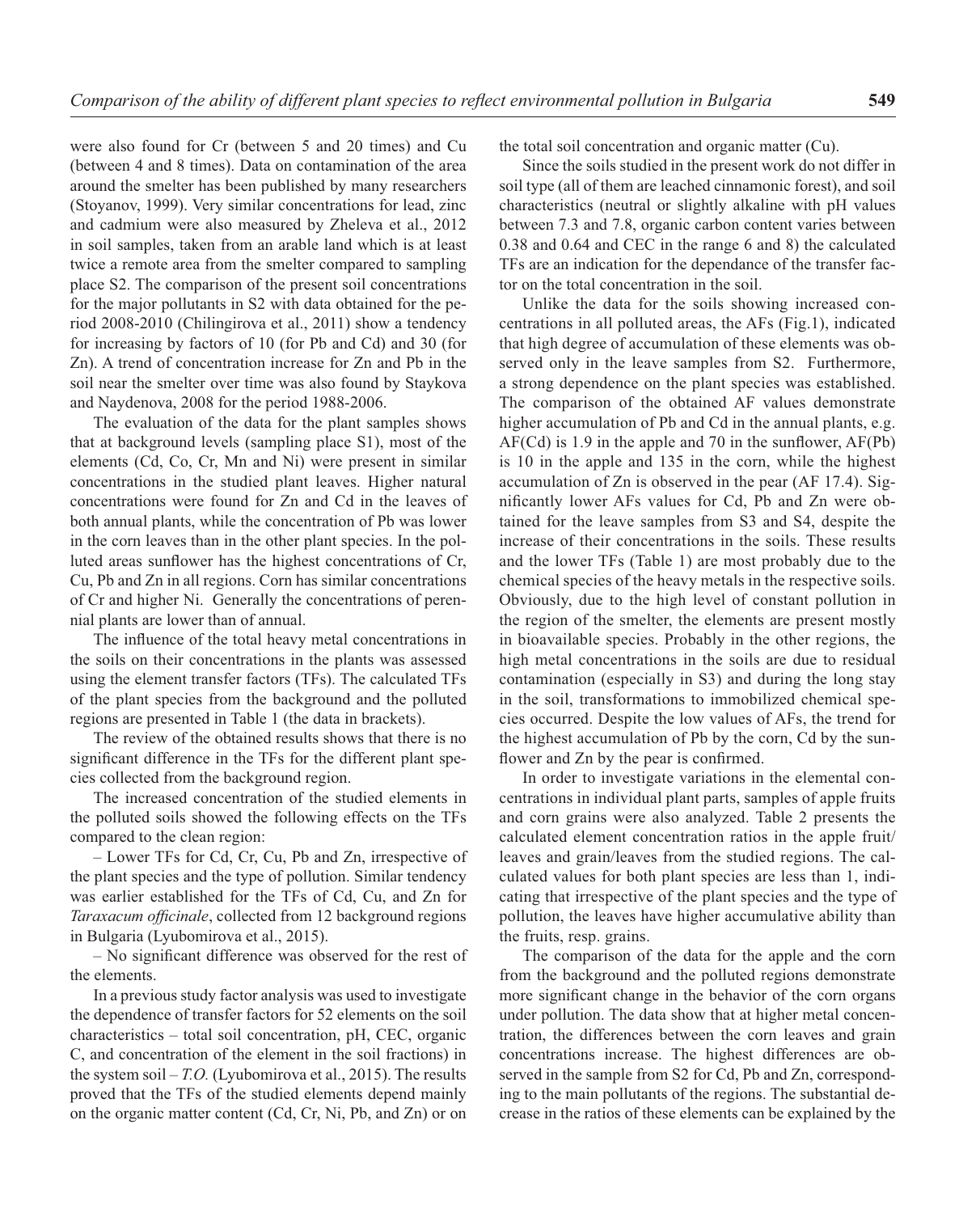

Fig. 1. Accumulation factors of apple, pear, corn and sunflower leaves collected from the polluted areas

|                | S <sub>1</sub> |      | S <sub>2</sub> |       | S <sub>3</sub> |      | S <sub>4</sub> |      |
|----------------|----------------|------|----------------|-------|----------------|------|----------------|------|
|                | apple          | corn | apple          | corn  | apple          | corn | apple          | corn |
| C <sub>d</sub> | 0.22           | 0.04 | 0.17           | 0.002 | 0.16           | 0.21 | 0.68           | 0.06 |
| Co             | 0.33           | 0.06 | 0.81           | 0.04  | 0.25           | 0.13 | 0.33           | 0.05 |
| Cr             | 0.37           | 0.30 | 0.67           | 0.13  | 1.06           | 0.20 | 0.24           | 0.07 |
| Cu             | 0.95           | 0.03 | 0.59           | 0.02  | 1.15           | 0.01 | 0.14           | 0.02 |
| Mn             | 0.34           | 0.25 | 0.71           | 0.20  | 0.73           | 0.14 | 0.35           | 0.17 |
| Ni             | 0.15           | 0.07 | 0.18           | 0.07  | 0.79           | 0.07 | 0.16           | 0.33 |
| Pb             | 0.19           | 0.13 | 0.26           | 0.01  | 0.07           | 0.17 | 0.22           | 0.11 |
| Zn             | 0.38           | 0.15 | 0.16           | 0.01  | 0.13           | 0.07 | 0.43           | 0.14 |

**Table 2. Concentration ratios of the studied elements in apple fruits/leaves and corn grains/leaves**

protective function of the leaf sheath against direct exposure to atmospheric deposition on the corn cobs. The close values for the apple, collected from the clean and the polluted regions are an indication that if there is no protection, the plant parts have a similar response to the pollution – at higher levels of pollution the concentrations in the plant parts increase but the ratio is kept constant.

The comparison of the concentrations obtained in the present work with published literature data from a large scale monitoring of the region of the smelter (Zheleva et al., 2012) shows comparable or increased concentration of the main pollutants over time both in the leaves and in the fruits.

Monitoring of lead content in cereals, fruits and vegetables, collected from the regions of the two largest smelters in Bulgaria (Pb-Zn smelters near Kardzhali and Plovdiv) and the Fe metallurgical plant in Kremikovtsi showed that the pollution of these products is strongest in the region of the smelter in Kardzhali, followed by the smelter in Plovdiv and then in Kremikovtsi. It has been found that the concentration of lead decreases with distance and is reduced to a background concentration in the vegetables at a distance of 10 km and 20 km for the fruits. Investigations for cadmium content of soil samples, cereals, fruits and vegetables from the region of the smelter in Kardzhali also showed elevated concentrations as